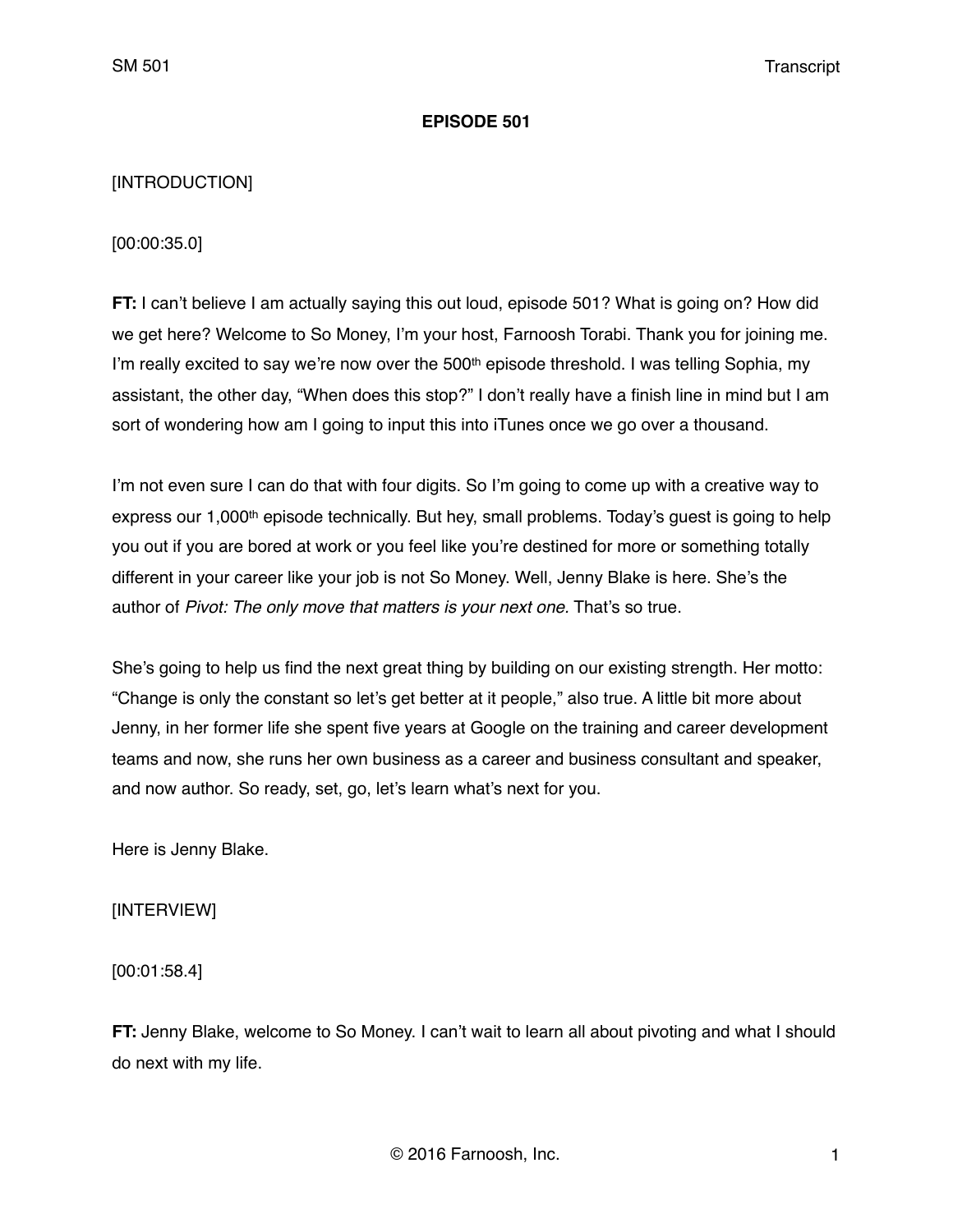## [00:02:04.9]

**JB:** Thank you so much for having me. It's an honor to be here.

## [00:02:07.6]

**FT:** Well you and I met about a year ago as you were just starting to write the book and I couldn't believe that I hadn't crossed paths with you yet, at that point. You seemed to be everywhere, you're making quite the name for yourself as a millennial, career and life expert and your story, the Pivot story really stems from your own personal experiences. Take us back to when you were at Google and the pivot that you made that then inspired the book.

## [00:02:40.9]

**JB:** Well, what I found that was happening was that every two to two and a half years I was hitting a pivot point and I didn't have the language for it and I took each one personally. So what I felt like in the moment was a quarter life crisis over and over and over again and I remember I left school, UCLA, a little early to work at a startup. When I hit a plateau there at the startup instead of talking to my boss, I just started interviewing for Google in my car.

When I got the job at Google, I was doing AdWords product training. Two years in, I hit a pivot point and thought about leaving and I ran into a friend in the parking lot and ended up pivoting internally to a career development team after having worked on a 10% project and doing coach training. And then when my first book was coming out in 2011, I hit another pivot point. I took a sabbatical and I really agonized over what to do.

I had the perfect "on paper" job. I was managing career development programs, training managers and directors, coaching skills around the world, managing authors at Google and yet something in me felt like, "That's still not the path for you," and so I made a really tough decision to leave and lo and behold, two years into running my own business. More like a year and a half, I started asking, "What's next?" I became the girl who left things but I didn't know what was ahead of me because my first book was *Life after College*, then I was the girl who left Google and this last time, this in 2013, I didn't have a paycheck anymore to fund that exploration.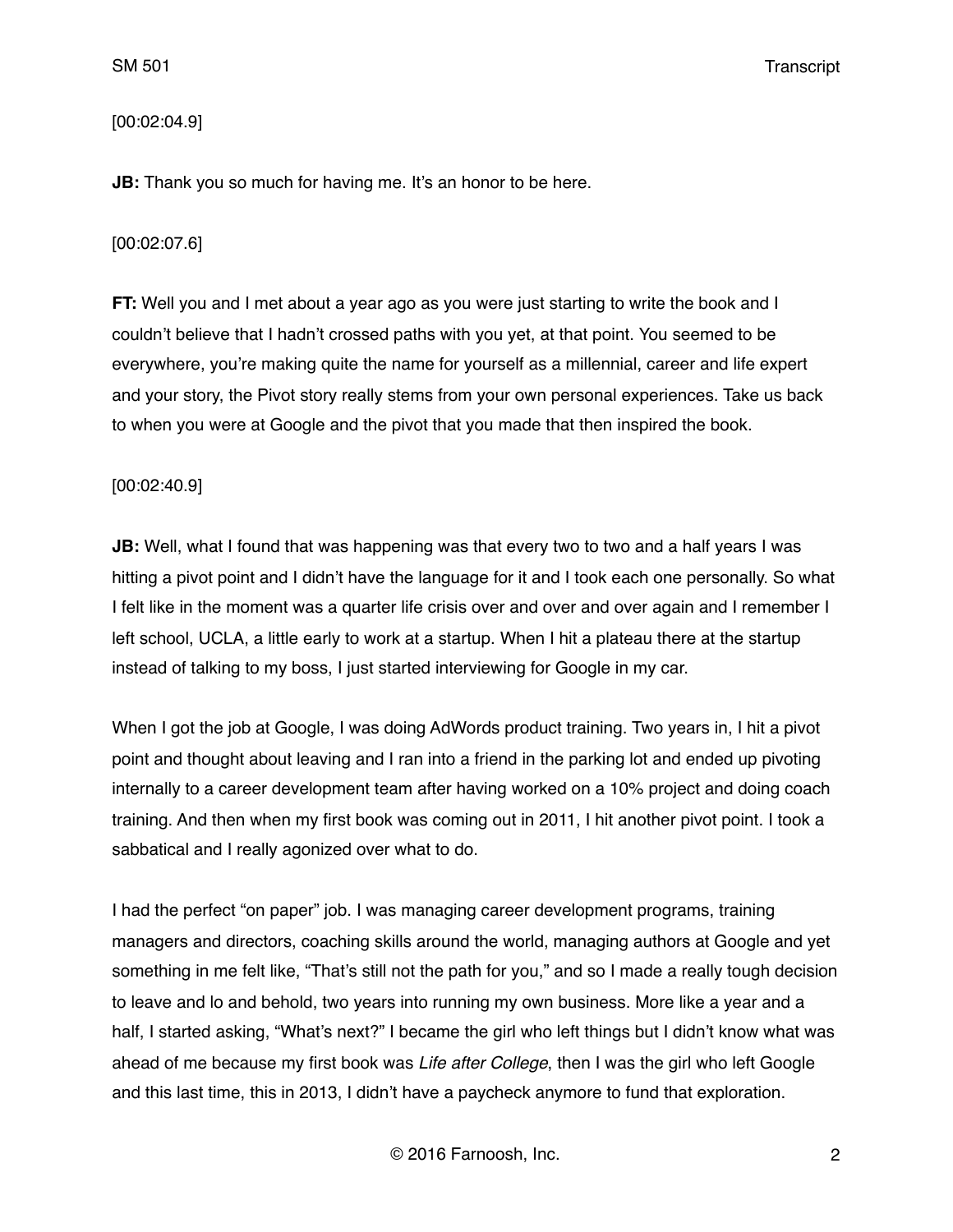So as my bank account started to drop more and more to zero to the point where I didn't know how I was going to pay rent in two weeks, I really stopped and said, "This is insane. There's either something wrong with me and I am destined to be unhappy. I am one of those wiley millennials that can't stay put and will never be happy or something in our economy is precipitating this and we're all going to be asking and answering "what's next?" much more frequently. And so instead of calling it a midlife or quarter life crisis, we've got to reframe the conversation and that this is a skill set and it's one that we can get better at.

So that's what motivated me and I'm so glad that we, on your podcast in particular Farnoosh, because money is a huge element to pivoting and career changes in particular seem to threaten our most fundamental needs on Maslow's Hierarchy if we worry about making the wrong move. So that, my financial tight spot, the chokehold that was on me that affected my decisions about what's next, that's what really sparked me trying to find a better way. And ultimately, reverse engineering my pivots and those of other people I interviewed to come up with this four stage pivot method.

# [00:05:21.0]

**FT:** Well we will talk about that period in your life when you were two weeks from being evicted for not paying rent. But going back to what you said earlier, so you do admit, there is a subset of young people who are a little all over the place and it's scattered and it's them. But for many of us, when we feel a little lost at sea and we wonder why we keep wanting different and more and better, it's not us, it's the economy? Explore that for us a little bit. What is happening in 2016 and in the last five years perhaps and continues that is creating this almost like restlessness?

#### [00:06:03.0]

**JB:** The media puts a lot of shame and blame on millennials for having that restlessness and what I noticed is that it's not just millennials that actually everybody is asking the tough questions of themselves and of their career and this, I would say, goes back to 2008 and seeing the financial crisis happen. So many people got laid off and companies re-orbed and people either they were directly affected or they saw friends and family.

© 2016 Farnoosh, Inc. 3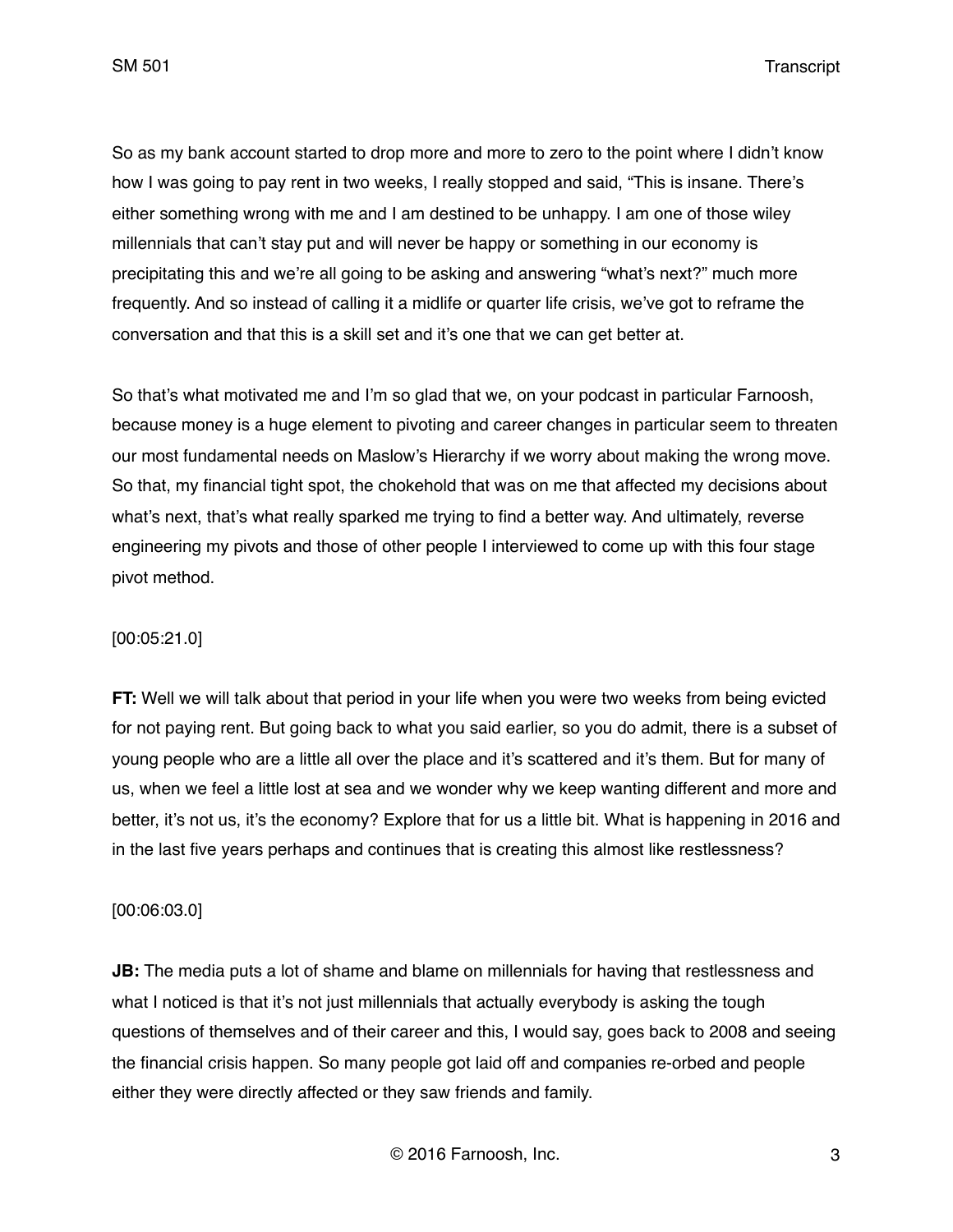They started to realize, "What am I really optimizing for in my career and what do I really want?" and we see all these articles about robots in the work place and automation and outsourcing, I think it's really smart that people are asking, "How can I ensure that I'm fulfilled and creating meaning and impact in my work to the extent that I am able?"

And I refer to the book to people — we know high net worth. These are people who've accumulated a lot of financial resources in their lifetime but for those who are high net growth, which is the term that I have written in this book for, that for high net growth individuals, they're willing to take a pay cut or bootstrap a business if it means continuing to pursue their own learning and growth and ultimately, that's not enough either. They want to make sure that that effort is making an impact on their broader communities and the people around them.

So a lot of this search for meaning I think is ways of people reframing the conversation and for high net growth individuals, a pivot is not a sign of failure. It's often a product of their success. It's that they have achieved mastery and not all pivots have to be super sharp and dramatic. Like if I have left Google to become a yoga teacher that would have been more of a 180, whereas I was doing coaching and creative element at Google and I pivoted to do it in my own business.

That in pivoting, we have the opportunity to continue growing. So some pivots can even be within someone's existing role or business. They don't have to be so dramatic. It's a way of asking "what's next?" and really intentionally, doubling down on what's working to shift methodically in one direction.

# [00:08:03.5]

**FT:** Our parents didn't really pivot, and so what do you think that was really all about? And in generally I am speaking but this is very much generational phenomenon. What was happening in the 50's and 60's and 70's, 80's, 90's that's different, that was different?

[00:08:21.4]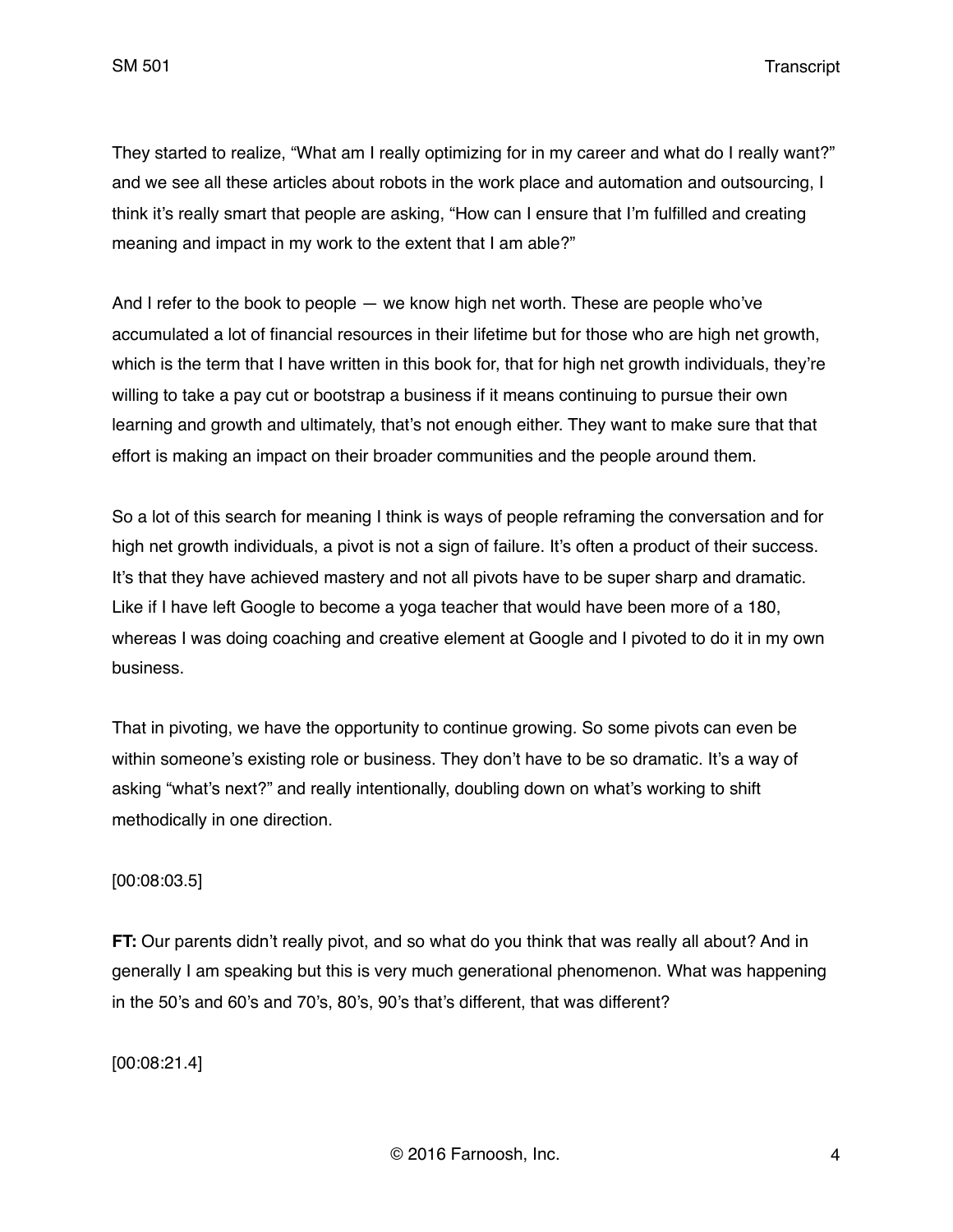**JB:** Well, you're right. Just looking at my mom has been at her role at Stanford for 20 years. Her dad, my grandfather, worked at ABC as the creative director. He was there for 30 years, and in those days, there was more of a sense of "work is work" and it wasn't as much as an expectation that work provide such immense personal fulfillment. I think people saw that as a nice to have and not a must have. But the difference was that a person was more likely to be able to stay at one job or flagship brand company for longer.

And now, what we see is that billion dollar businesses are being created. Just the iPhone was invented in 2007 and look how many companies that have spawned and not just that, even these companies large and small because of the pace of change and innovation are shifting so much more frequently. So even if somebody wanted to stay in exactly the same job or same role, it would be very unlikely to happen.

There is a statistic that the average employee tenure in America is four to five years. When I interviewed people for the book, I found it was much more frequent even than that. That from the time I started interviewing to the time it went to fact check a year and a half later, almost every single person had pivoted again by choice and by circumstance and I just saw so many people where they got fired or their company got acquired and then they got fired.

Or they quit their own business to work at a company again or they left a company to start their own business. There was so much fluidity that again, by choice and by circumstance. So I think even if we wanted to stay on this linear career track, that's just not the way that our companies are really set up anymore.

### [00:10:06.2]

**FT:** So if pivoting is a metric for success and growth, what if you're someone who loves your job, loves the career you've forged, the path you've forged and wants to stick with it? Is this someone who is giving up something or is missing out?

[00:10:24.2]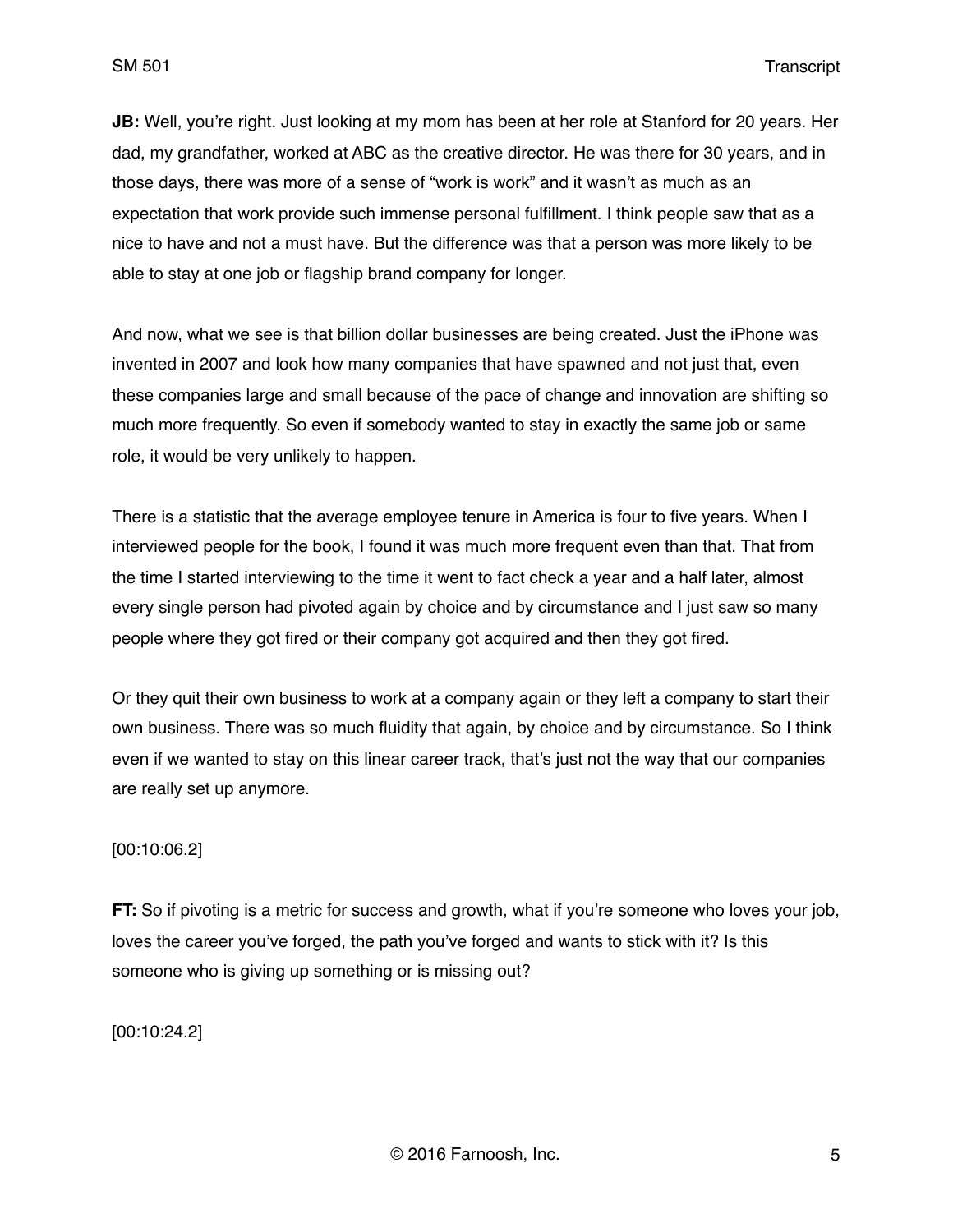**JB:** I am all for that and more so I see pivot when we talk about it as a mindset, it's "how can I grow into my new direction?" And "new" can be within someone's role within their business. So it's different experiments that will help ultimately double down on what's working. So when startups talk about pivoting, it's often plan B. The original strategy failed now they need to pivot to save the business. But when it comes to people and our careers and our side hustles or businesses, I see people be the most successful when they can look at what's already working and build from there.

So part of a pivot mindset is if someone's thrilled within their role, that's fantastic. It's really about asking, "Great, what's working best that I wanted to invest even more into and where do I want to end up a year from now and how can I run small experiments to help me bridge the gap from where I am now to where I want to end up?" Whether that's in the same role or not.

## [00:11:19.7]

**FT:** Yes, and I was just going to ask you about these experiments, it's one of the tenants of your book about how to pivot. It's part of the pivot method, "run small experiments to determine next steps". Can you bring that to life for us a little bit maybe from you own experience or an anecdote from your book? What are some healthy experiments that doesn't require risking it all but can teach you so much and can direct your next steps?

## [00:11:44.6]

**JB:** Well, a lot of people have heard about Google's 10 and 20% time and that's a little different the way it's talked about in the press. Really the way it works is when you're at the company, if you have an idea or a side project that you think can potentially grow into something bigger, you get permission from your manager and they're really a 110% projects. They're not usually taking anything off your plate but you get 10%.

So I wanted to help make coaching as easy to sign up for as a massage to any Googler who wanted it, not just executives. My friend Seth had the idea to have a Google wide service day. These are 10% projects that we got permission to work on and as their value was proven, they became bigger and bigger to the point where Seth now has a full-time role managing Google's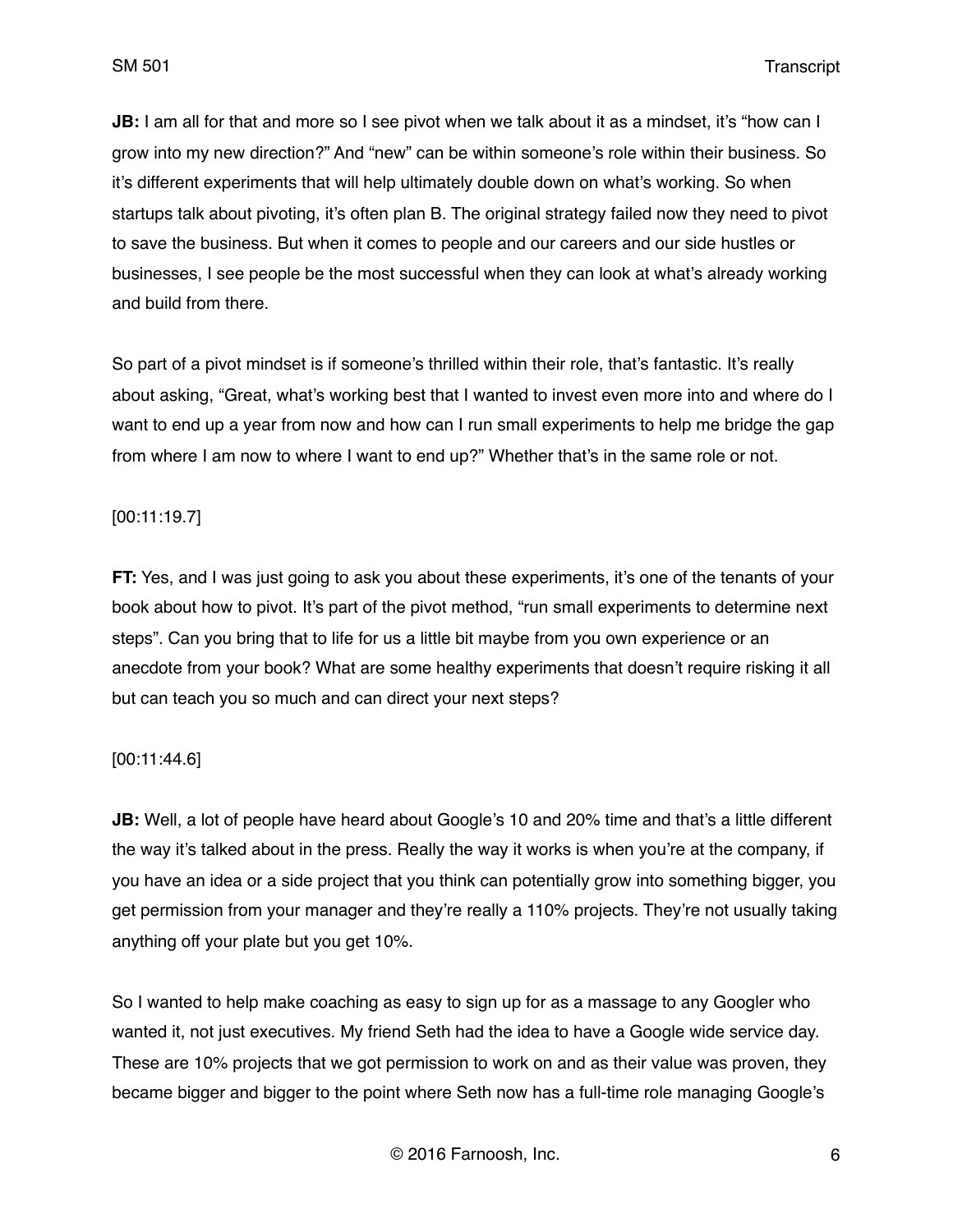volunteer outreach. I was able to move onto the career development team and now run a whole business and wrote a book on career change, just starting from that little seed of an idea.

So when it comes to our career, the way to apply this 10% project idea is thinking of small career pilots or experiments that don't have so much pressure. A lot of times when it comes to career change and figuring out what's next, people get a little paralyzed in analysis paralysis, or compare and despair and they're looking at options and they're feeling a lot of pressure to move from one wrung of a ladder all the way up to the next. And instead, a good experiment will help test the three E's.

So the three E's are: do I enjoy this new area, can I become an expert at it and is there room to expand? Either within the team, within the company, within your own business, within the market place. By running small experiments, you don't know which one's going to take off. So I like to visualize them as resources at the starting gate of the Kentucky derby. We don't know which of the career pilots is going to gain the most momentum, but by setting up a few concurrently, you can task for the three E's.

And then what ends up happening is that, often times one has a real sense of energy and it's almost like a magnet. Or serendipity starts playing a role and you meet the perfect next person and figure out the perfect next step, and I don't love the word "perfect", but you get the idea. That the thing starts unfolding naturally and so a lot of times, our pilots are informing us. There doesn't need to be an expectation that you have all the answers upfront.

#### [00:14:06.7]

**FT:** Let's talk about money. You mentioned in the beginning that money, your finances, there is a relationship between that and your ability to pivot well. So explore that for us a little bit, what do you mean by that? I mean I got a small glimpse into your life of being nearly broke and that almost was the trigger for your next move or it prompted you to just really hunker down and double down. Hopefully, we can pivot without that sense of urgency?

[00:14:34.8]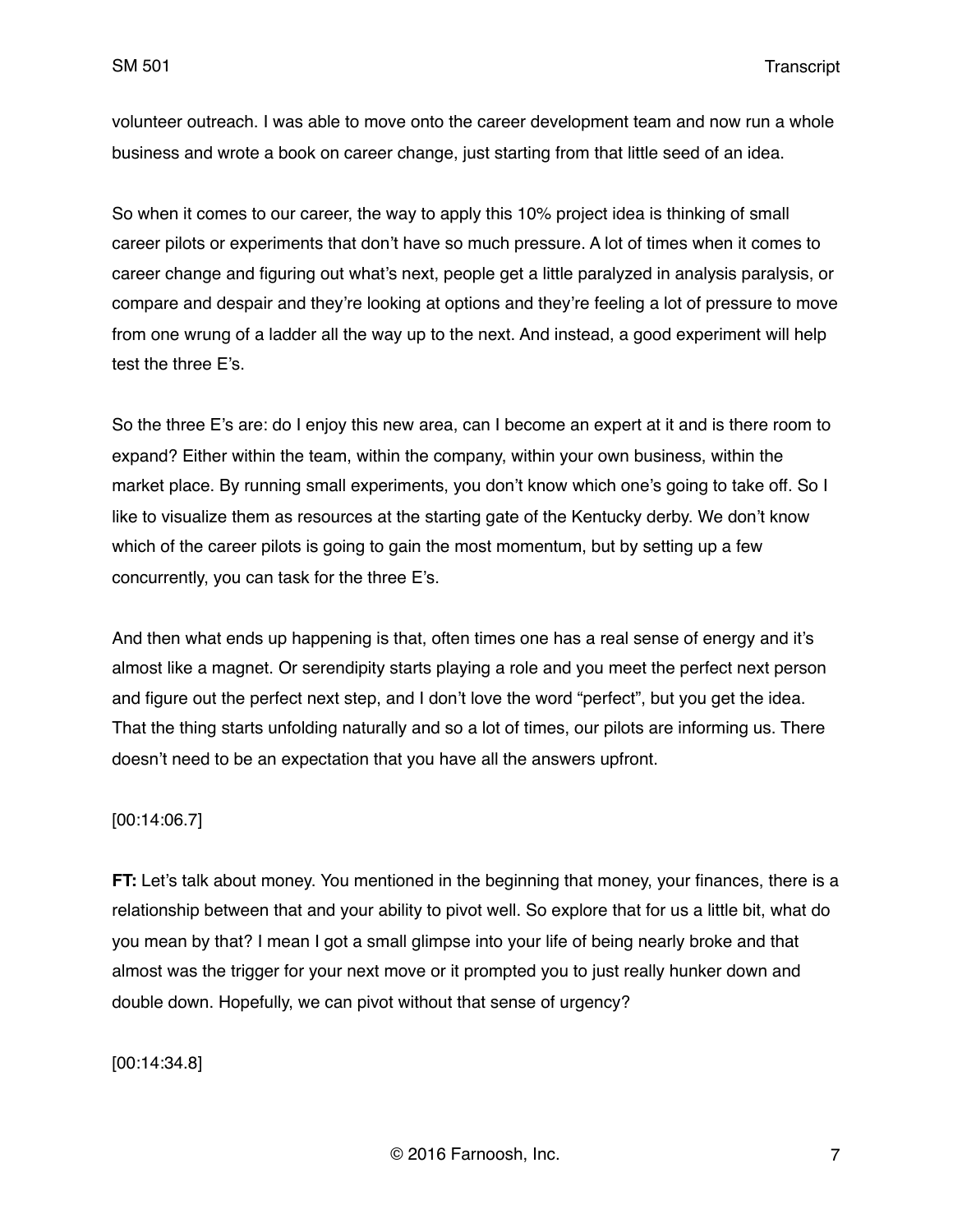**JB:** Definitely. That is partly why I wrote this book to help people — to help us all get better at asking and answering this question and I say in the book, "If change is the only constant, let's get better at it." So yes, my hope is that other people don't have to get to zero in order to do this and you're right. There's a whole chapter on the book on pivot finances. So things that will affect your career pivot.

It depends on an individual's risk threshold. So everything that I am about to say is caveated by that. That what's in the comfort zone of one person might be in the stretched zone for another, might be in the panic zone for yet a third, and a lot of financial constraints can affect where someone falls on that risk-o-meter. So if you think about pivot runway, that's how many months your savings will carry you. How much runway you have to get this new direction off the ground. If someone has zero dollars in the bank, it's not a smart idea to quit your job and then start looking for a new job.

However other people that I've talked to have worked in tech for 10 years, they've cashed out options, they have two years' worth of savings to live off of and maybe they're totally burnt out and they can't take another day at work and they're really ready to leave. Maybe even take a year off, a gap year. They can do that because they have the pivot runway. Thinking about things like burn rate, these are concepts coopted from the VC world. But how quickly are you spending your money, and can you make adjustments when you are in a middle of a pivot so that you can extend you runway? Things like a make or break marker, when will you judge your pivot successful or not?

When I quit Google, I had six months of runway and I made a list of what I call "worst case scenario cash outs". So in order, I said, "If I was not earning a dime from my business within six months, I will," and the first one was, sell my car. The second one was, cash out stocks. The third one was, rent out my condo. I had a whole list of things that I was going to do, thankfully I didn't have to do that at least not in the first six months. Not even in the first year and a half. But by having that list of what I would do in the event that things weren't going as planned, I felt a lot clearer about making the decision in the first place.

[00:16:55.1]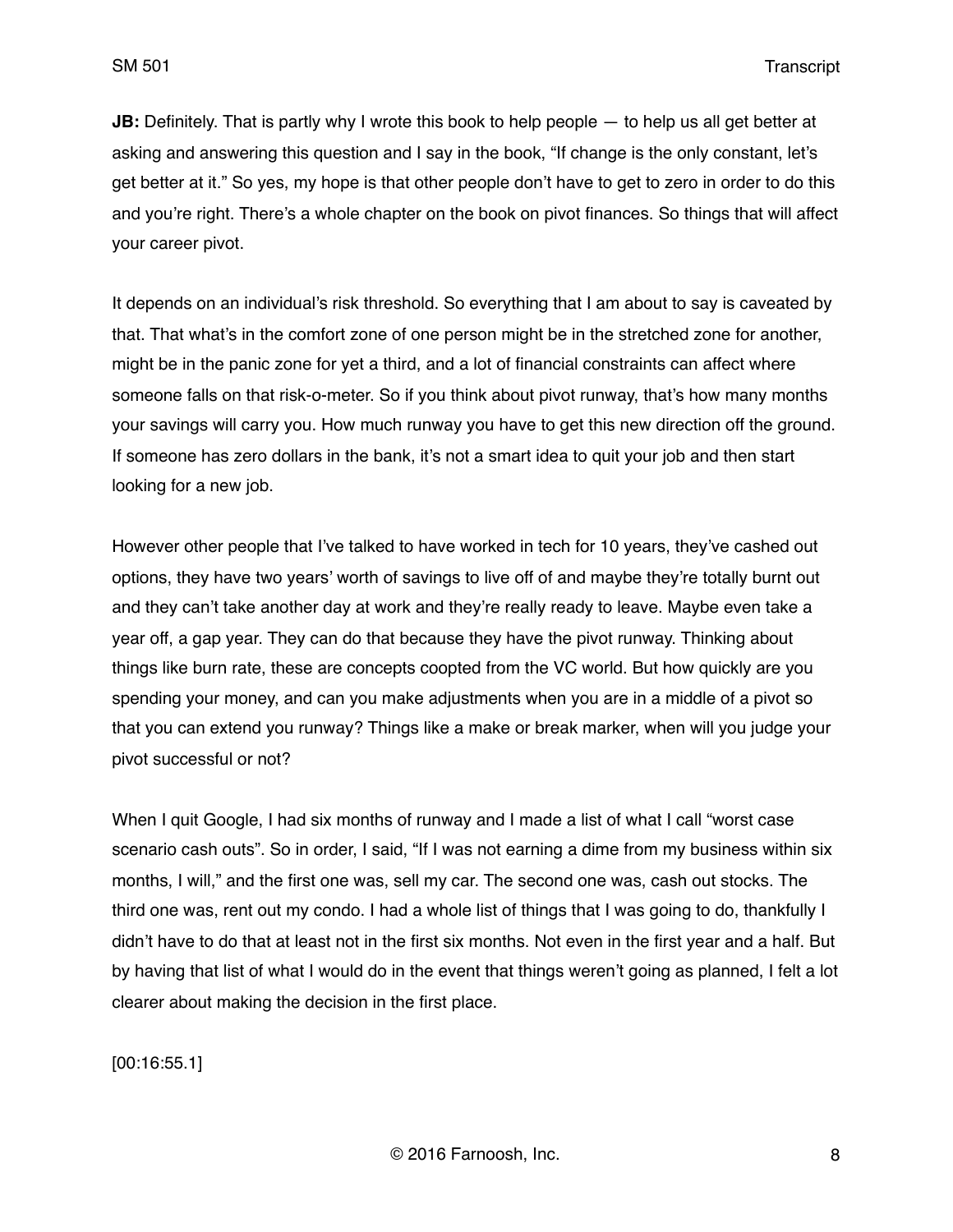**FT:** I love that word "runway". I've recently started using it more and more in this context of financial runway and entrepreneurship. Because isn't it true, and you lived in Silicon Valley, I feel like the only stories about startups and entrepreneurship that made headlines are the ones that "the founders sacrificed everything. They quit their jobs and started these businesses in their basements and lived in cars and did what" — and all these stories of sacrifice, sacrifice and almost not making it. It's sexy, it's appealing. But truthfully it's not reality and it's not the best way to go about starting a business.

## [00:17:35.6]

**JB:** Right, I completely agree. Most pivoters and the people I wrote this book for are much more pragmatic than that and have no desire nor would it be a smart move. I mean we took the word "leap" out of this book entirely. So nothing about a pivot is a leap, a blind leap, a leap of faith. It's a really calculated smart decision that by the time you've worked through the stages, by the time you're ready to launch, you've reduced a great amount of risk.

In the money chapter you share, the analogy of an income anxiety seesaw, and as your income tips to low, the anxiety starts to sky rocket and it really creates tunnel vision and it limits creative thinking because you become so preoccupied rightfully so about how to pay the bills. So one of the things I recommend as well is bridge income. Maybe you're going to take on a second job or a side hustle or something that's not your long term plan.

But that helps bridge the gap from where you are now to where you want to end up and that could be anything from working as a barista to selling jewelry on the side. For me, bridge income has always been one on one coaching. Even though it's not my primary goal as my one and only source of income for the rest of time, it has been the most consistent and provided what I call a "cash flow cow", which everyone should have.

What is your cash flow cow? What is going to provide steady recurring income on a regular basis? If you're employed full-time, that's taken care off but if you're in your own business, it's really helpful to have something like that that can help provide bridge income so that you are not dipping into your savings, hopefully at all.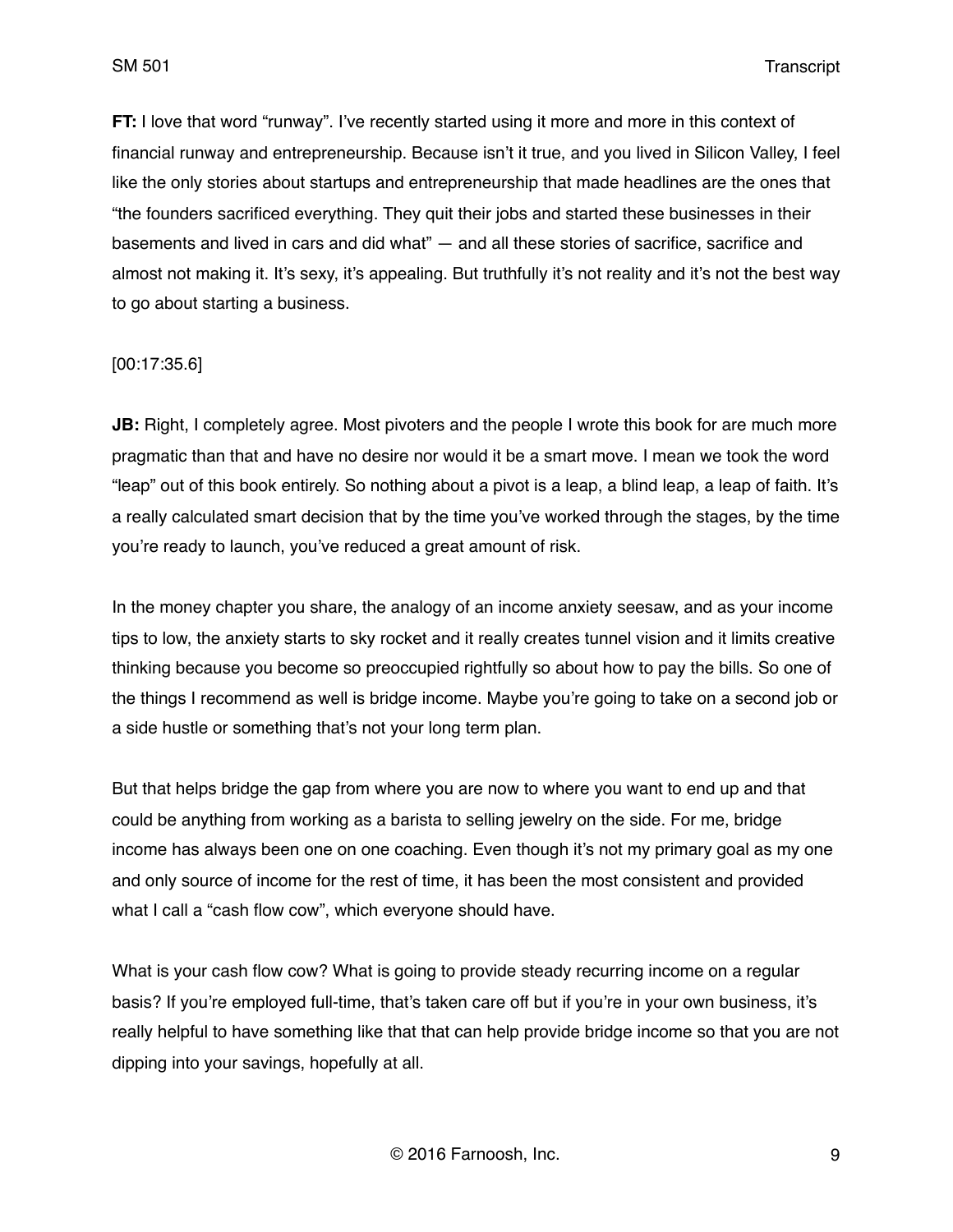### [00:19:12.2]

**FT:** So when you were almost two weeks to not being able to make rent, what happened?

### [00:19:17.6]

**JB:** Oh my goodness, well at that point partly what happened was I had to move in order to stay in New York. So overnight I needed to put down three months' rent, because I'm an entrepreneur, for security deposit and my rent doubled overnight but my business income didn't. So that wiped out the last of my liquid cash savings and I had a 401(k). I even got to the point of getting on the phone with Vanguard and understanding all the penalties, which believe me, I read all the finance books too and it made me cringe. It was gut wrenching to even entertain that because I knew I didn't want to do that nor do I want to borrow money.

I mean it possible I could have asked friends or family for a loan, but that didn't seem responsible for me. I really wanted it to hurt because I felt like this was my test as an entrepreneur and if I can't figure it out maybe I'm not meant to be in business for myself. I just really, in a way, needed it to hurt. I didn't do it on purpose. I've always been incredibly financially responsible. But in a way, this was also confronting one of my biggest fears in life and I have been so frugal and pragmatic my whole life that getting to zero really rocked my whole identity.

And in fact, it was that experience and that rent was due and I just thought, "All right, what am I doing wrong? I may not be the smartest person on this planet, but I've got inner resources and I am generally a smart person. I worked at Google for five and a half years, if I can figure that out, I can figure this out." And in that moment, I recognized that I had been so focused on what wasn't working, what I didn't know, what I didn't yet have, on things so far outside of myself that it wasn't putting any fuel on the tank.

And so it wasn't until I said, "Who has already hired me? What have I already created? What am I already doing? What is already bringing an income?" And went back and started to build incrementally from those things that were already working, things immediately started to turn around and I'll say that by the end of that year, my business income have tripled and it was the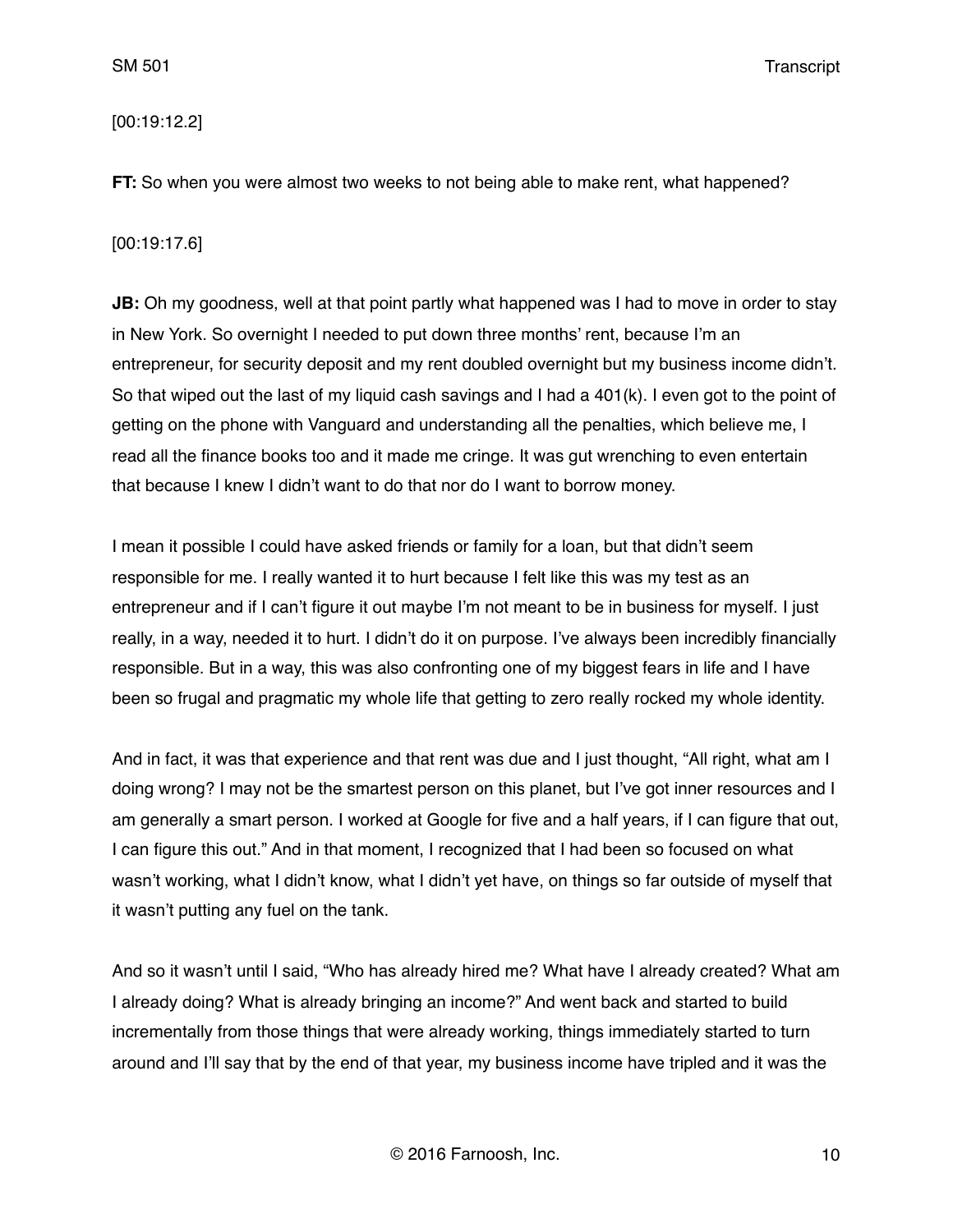first time I surpassed six figures. So not only did I get to pay the rent, but actually I tripled my income by following this process and doubling down on what was working.

[00:21:40.9]

**FT:** I love that. Just look under your nose, essentially.

[00:21:45.5]

**JB:** Yes, and it seems so obvious and I know as I am saying it, it does. But when people come to me and wanted to do coaching and talk about career pivots, it's so funny because in hindsight they'll say, "It feels like my whole career has been preparing me for this." Or, "It's so obvious, it's been right under my nose the whole time," and yet often as go getters, as anyone listening to this podcast inevitably is, our first response, we say, "Oh I've hit a pivot point. What's out there?" And our first reaction is not to go inward and look at our strengths and create a one year vision. The first impulse is often to start looking outside of our self, and so that is the big mistake.

[00:22:26.2]

**FT:** Right, "I always like yoga or maybe I should try cooking or," you know?

[00:22:30.1]

**JB:** Yeah, or they start scanning for people and looking at job boards and doing all of these things that ultimately aren't rooted. I used a metaphor of a basketball player that when a basketball player stops dribbling, one foot is firmly planted and then the other can scan for passing options. So the plant foot, when we're talking about a career pivot, is somebody's strengths, interest, their existing assets, who they already know, what they already enjoy, when they feel the most in the zone and what their known variables are for what success looks like a year from now.

[00:23:05.6]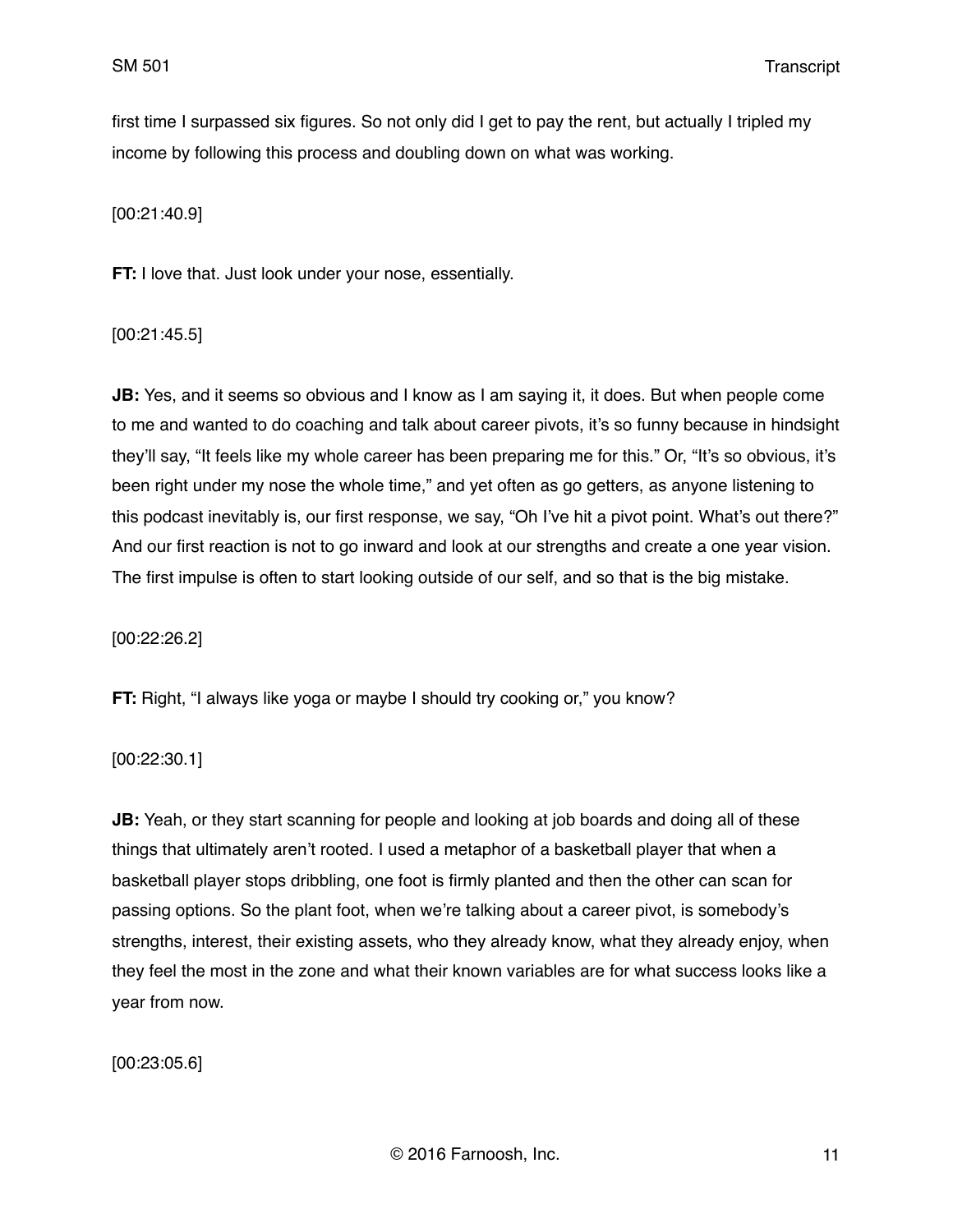**FT:** So go to your well.

[00:23:07.6]

**JB:** Yes, exactly and from there then you bracketed the pivot. Then when you scan for people skills and projects to pursue next, it's much easier because you're connecting them to a real source of strength.

[00:23:07.6]

**FT:** Jenny what's a financial habit that you practice, consciously, to help with your agility in your career and any advice you have for pivoters? If there's one thing that they should be doing with their money, what is it?

[00:23:37.4]

**JB:** Bolstering skills is a huge one. So marketable skills are things that you are great at that the market also wants from you, and I think none of us can predict where the economy is heading. So in addition to the basic financial fundamentals of earning, being pragmatic about earning how you spend, how you save, how you invest, I do think that if you can become an expert and develop your skills and then use the analogy of Bluetooth devices, become discoverable. For the pivoters who are the most agile and the most successful are the ones who have shown results, they have a strong reputation in their field and even a platform that means that opportunities and clients are often looking for them, not the other way around.

So I have a friend Julie, who was working as a senior VP at a hedge fund and she got poached by Chanel to be that pet of global people for the company. It's not like she had a platform for the purposes of becoming an entrepreneur but by writing a book and running a conference, it made her discoverable and that when Chanel was doing the hiring process, they could actually read about her philosophy. If you're an entrepreneur and even likes this podcast, it makes you discoverable to new people, and so not everybody wants to have a whole online brand personality. But do think about ways that you cannot just get good at something but then contribute in your field.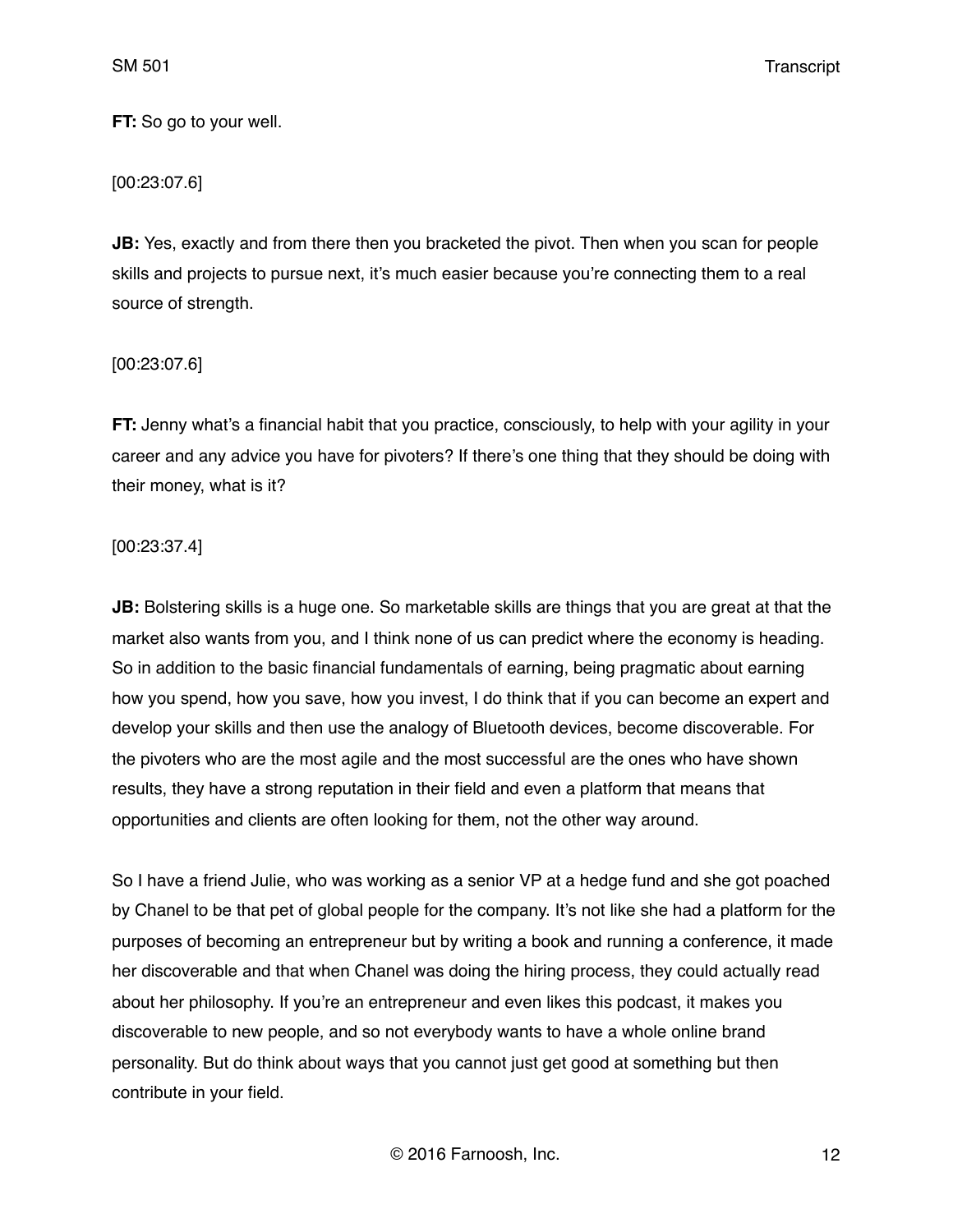[00:25:07.7]

**FT:** Perfect advice. All right before we let you go, let's do some So Money fill-in-the-blanks. This is where I start a sentence and then you just finish it.

If I won the lottery tomorrow, let's say \$100 million, the first thing I would do is \_\_\_\_\_.

[00:25:22.0]

**JB:** Oh my gosh, save a whole lot of it and give a whole lot away.

[00:25:29.6]

**FT:** Yeah, we'll talk about donations in a moment. But first, when I would spend my...

[00:25:34.7]

**JB:** And I would probably take a year off and go live in various places around the world.

[00:25:39.1]

**FT:** Yeah, my guess is you wouldn't be pivoting, you would just be relaxing and maybe taking a breath for once.

[00:25:44.3]

**JB:** I think it would be fun to see what I felt like working on if that were the case. I think that would be the ultimate test of the work that I truly love for the sake of it and then let go of everything else.

[00:25:56.2]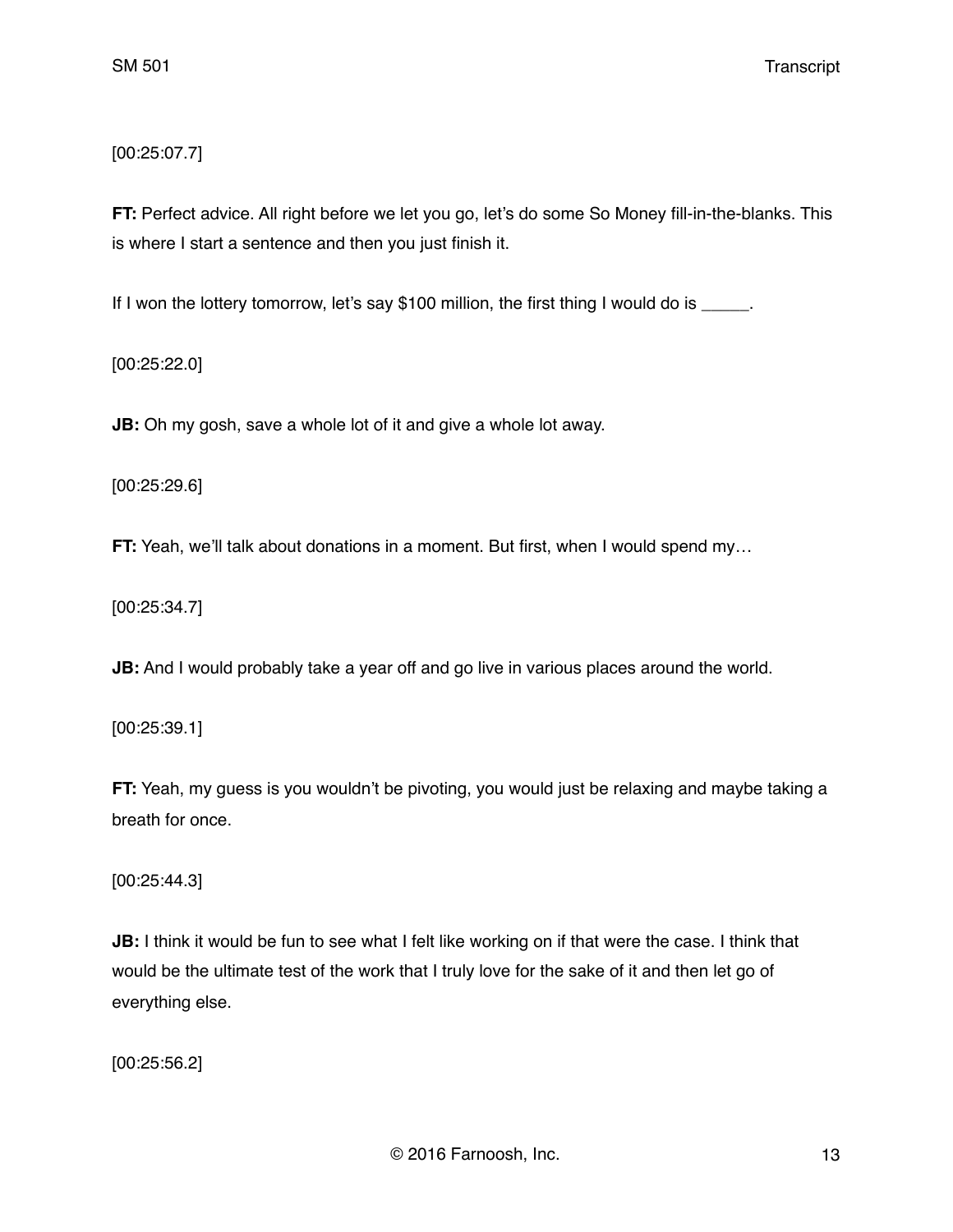**FT:** All right, one thing I buy or spend on that makes my life easier or better or both is \_\_\_\_.

[00:26:03.8]

**JB:** Yoga and Pilates classes. I don't care how low my bank account gets, and healthy food. I would always, always, always shell out for that, end of story.

[00:26:14.6]

**FT:** Yes, I'm a sucker for Whole Foods and Trader Joe's. Although, they're not so healthy, at Trader Joe's.

[00:26:18.6]

**JB:** Me too, I know, me too.

[00:26:21.1]

**FT:** It's just delicious. Okay when I splurge, like big bucks, I love to buy \_\_\_\_.

[00:26:28.9]

**JB:** When I splurge, I love to go live in a foreign country for a month. So that means the plane tickets…

[00:26:37.7]

**FT:** For a month?

[00:26:39.1]

**JB:** Yes. I like to go every January.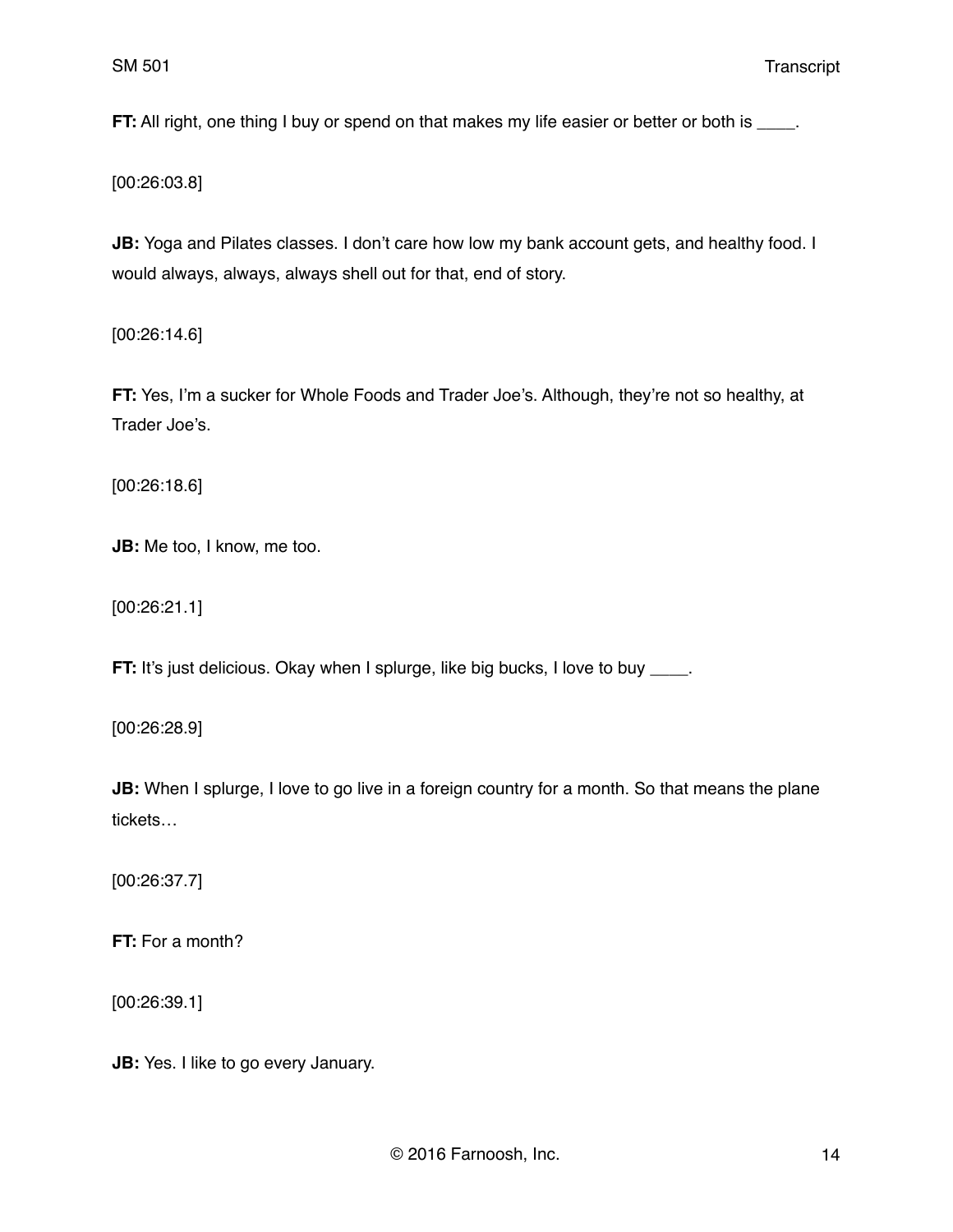[00:26:39.9]

**FT:** Do you go by yourself?

[00:26:40.3]

JB: Yes, by myself and I've done Bali and Thailand and I'm hoping to do Argentina next, and it's a bit of a splurge because I'm not allowed to do Airbnb where I live and so it's not likely I can rent out my apartment. So it's kind of outlaying a little extra for plane ticket and travel and getting all squared away but it brings me so much joy that I love doing it and then I really don't like shopping. So twice a year, I'll outlay like two grand and buy my outfits for the next six months and so that's how I shop, which feels like a splurge in the moment but if you amortize it over the year…

[00:27:19.0]

**FT:** That's brilliant.

[00:27:19.3]

**JB:** …it's probably not.

[00:27:20.4]

**FT:** Well and you save up  $-1$  like that idea because \$2,000 is a lot of money and depending on what season you're shopping for and what period of time, you could be getting it on some sales and really stretch that dollar.

[00:27:32.8]

**JB:** And I'll hire — my friend, Ina, is a stylist and she does this ever ritzy style. So she just did a closet shop with me and then gave me homework. So when I went out to buy things, I only went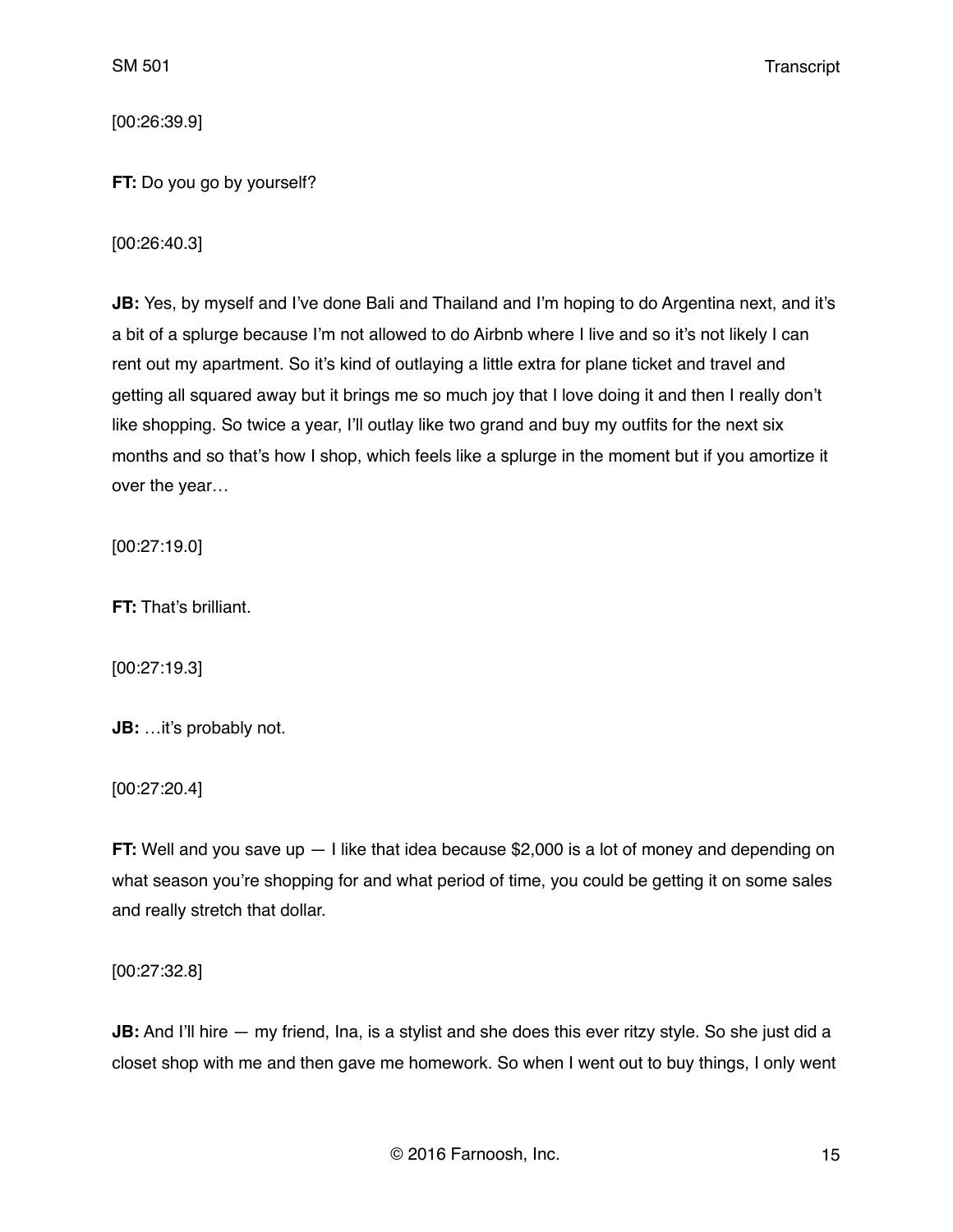to one store and knocked it all out and bought really targeted pieces. Whereas if I am left with my own devices, I waste money because I am buying a bunch of stuff that doesn't go together.

[00:27:55.9]

**FT:** Right, yeah I am with you on that. When I was growing up, the one thing I wish I had learned about money is \_\_\_\_.

[00:28:02.6]

**JB:** That is such a good one, well the gut instinct, the first thing that came to mind is it's okay to spend it. I was the kid that saved every birthday checks or any birthday money from the time I was eight until maybe even college. Money, if it came in, it was to be saved and at some point my mom even told me, "You know, it's okay to spend your money too. I mean we earn it so partly you enjoy it," and so I learned that maybe my mid-20's when I was working at Google, I finally felt free to create a lifestyle around money and not just scrimp, scrimp, scrimp. So yeah, I guess that's what I would have told my childhood self.

[00:28:45.3]

**FT:** Relax a little.

[00:28:46.4]

**JB:** Yeah, you're good. You're all good.

[00:28:49.4]

**FT:** All right, two more. When I donate, I like to give to \_\_\_\_\_ because \_\_\_\_.

[00:28:54.2]